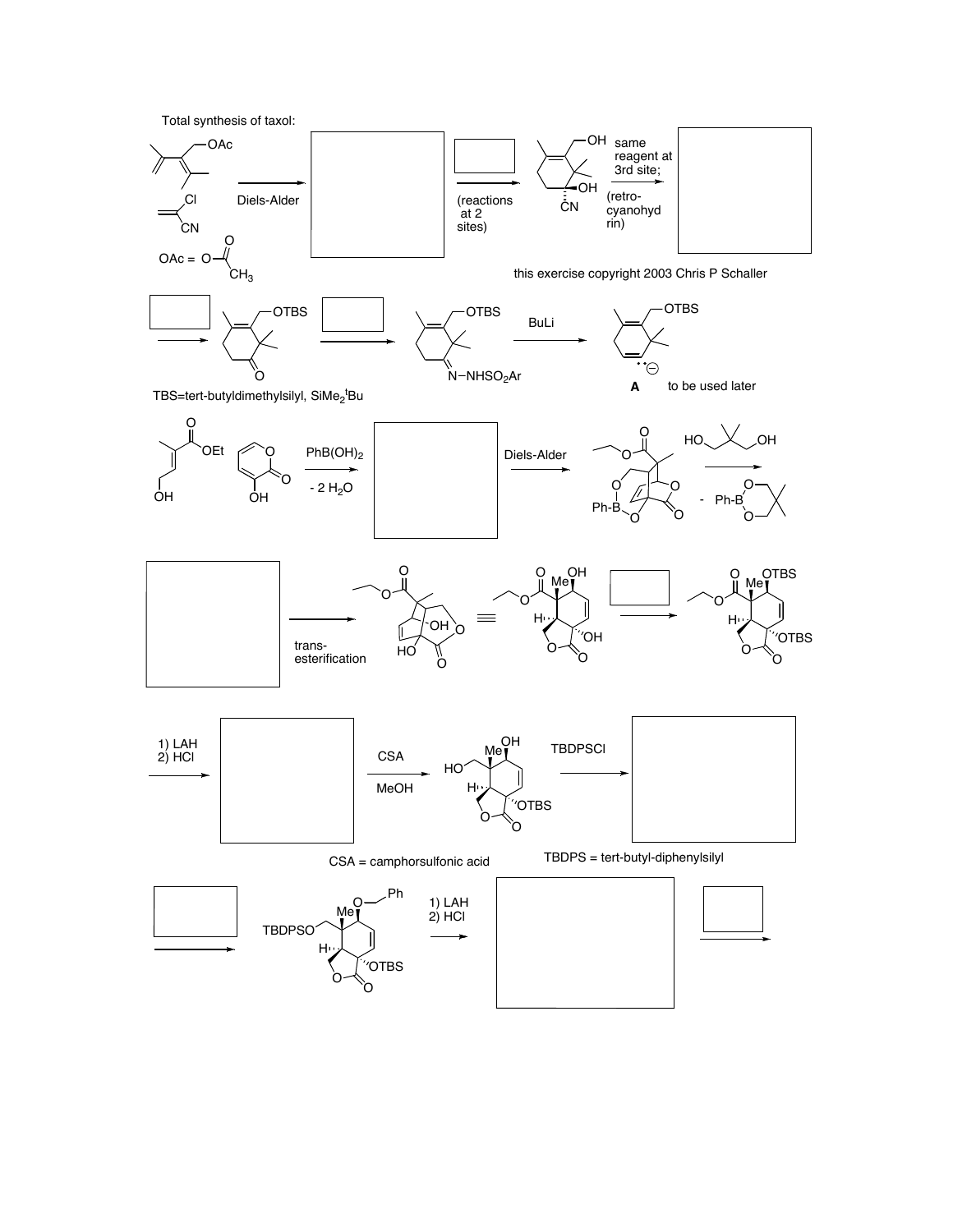

this exercise copyright 2003 Chris P Schaller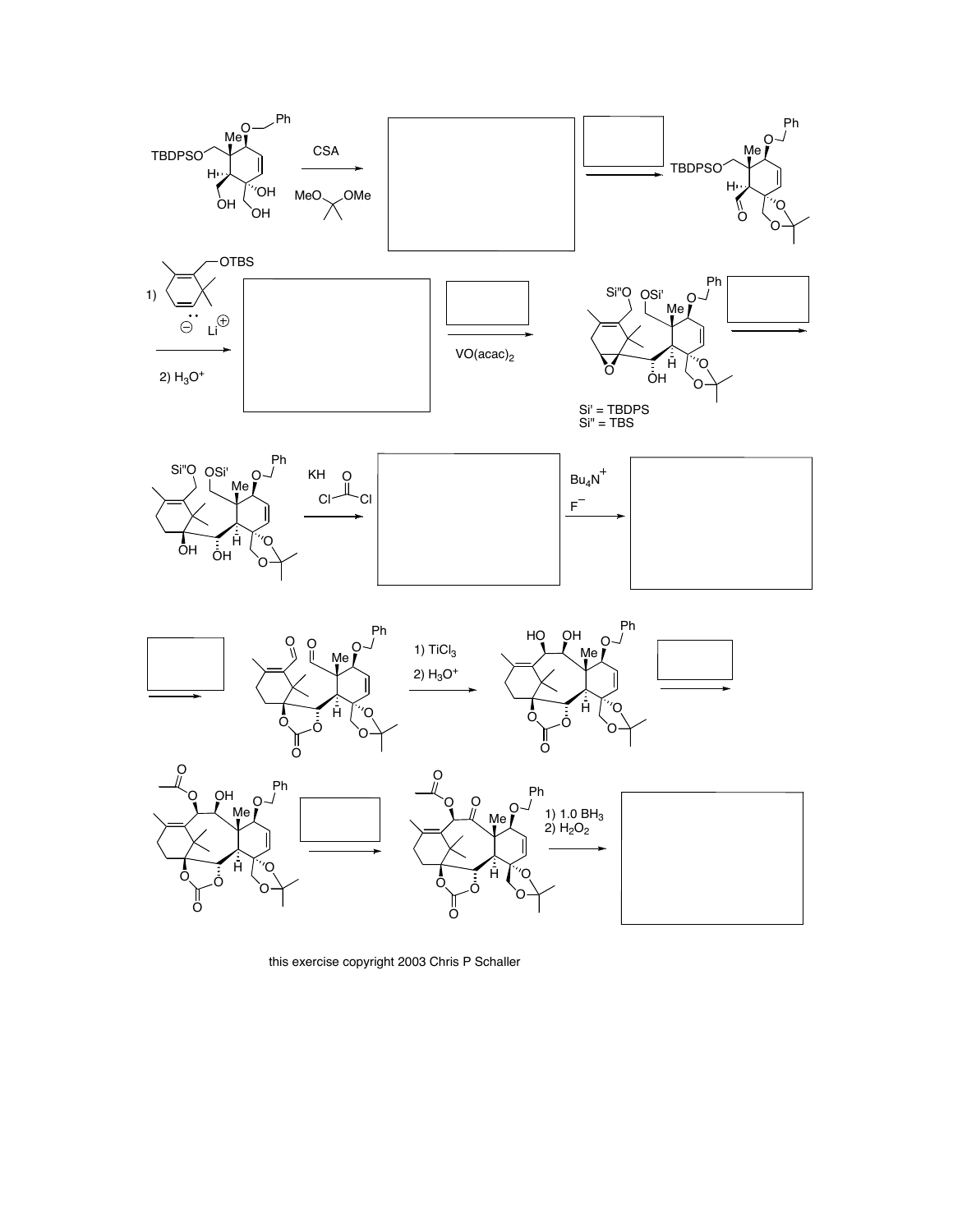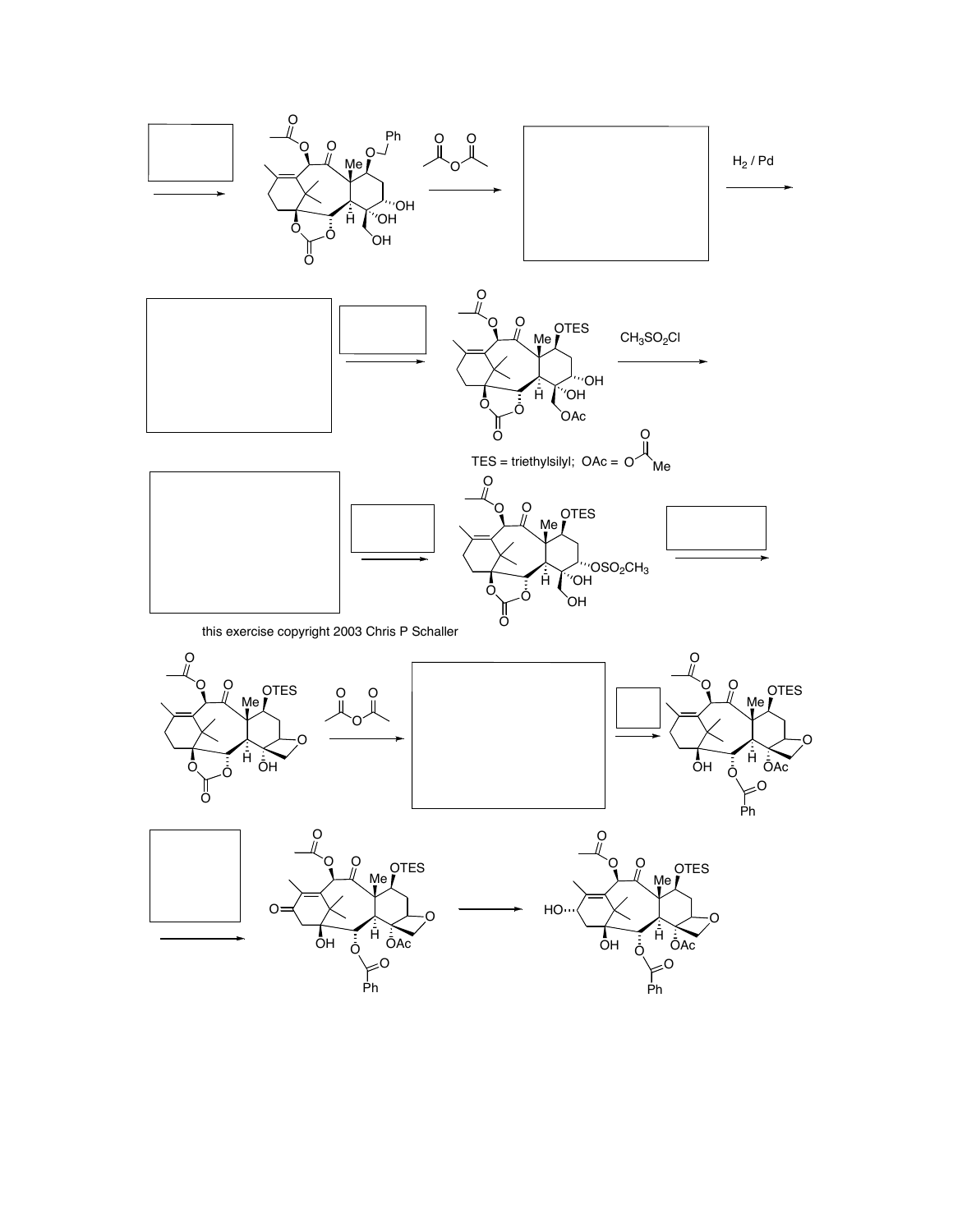

this exercise copyright 2003 Chris P Schaller